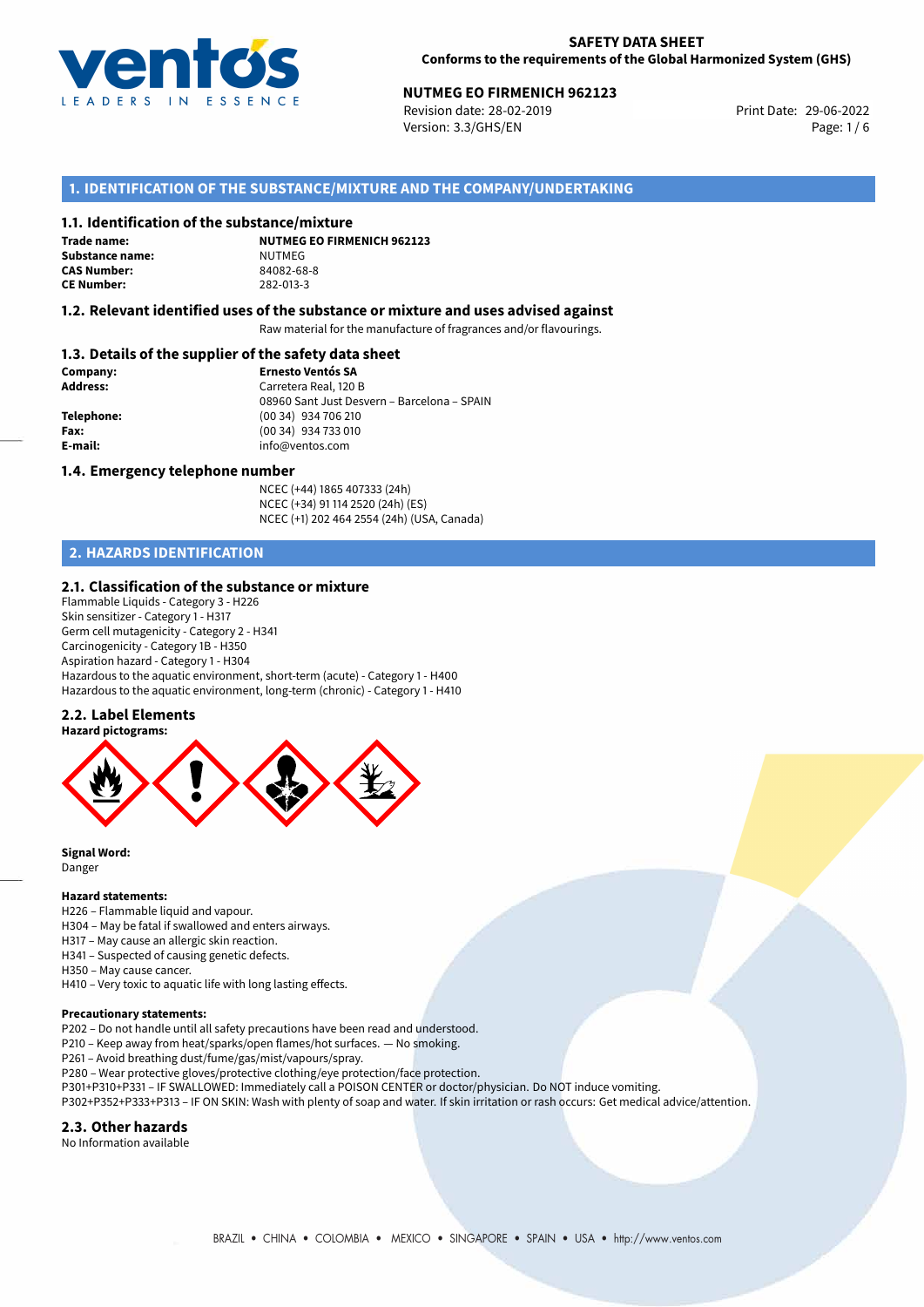

Revision date: 28-02-2019 Version: 3.3/GHS/EN Page: 2 / 6

## **3. COMPOSITION/INFORMATION ON INGREDIENTS**

#### **3.1. Substances**

| Chemical name: | NUTMEG     |
|----------------|------------|
| CAS number:    | 84082-68-8 |
| EC number:     | 282-013-3  |

#### **Hazardous constituents:**

| <b>Chemical Name</b> | % (w/w)        | <b>CAS No</b><br><b>EC No</b> | <b>Classification according to GHS</b>                                                                                                                                                                                                                                                                                                                                                                                                     |  |
|----------------------|----------------|-------------------------------|--------------------------------------------------------------------------------------------------------------------------------------------------------------------------------------------------------------------------------------------------------------------------------------------------------------------------------------------------------------------------------------------------------------------------------------------|--|
| <b>PINENES</b>       | $>25$ ; $<$ 50 |                               | Flammable Liquids - Category 3 - H226<br>Acute Toxicity - Category 5 (oral) - H303<br>Skin Irritant - Category 2 - H315<br>Skin sensitizer - Category 1B - H317<br>Aspiration hazard - Category 1 - H304<br>Hazardous to the aquatic environment, short-term (acute) - Category 1 - H400<br>Hazardous to the aquatic environment, long-term (chronic) - Category 1 - H410                                                                  |  |
| <b>SAFROLE</b>       | $\geq$ 1; <10  | 94-59-7<br>202-345-4          | Acute Toxicity - Category 4 (oral) - H302<br>Germ cell mutagenicity - Category 2 - H341<br>Carcinogenicity - Category 1B - H350                                                                                                                                                                                                                                                                                                            |  |
| <b>ISOEUGENOL</b>    | $>1$ ; <10     | $97 - 54 - 1$<br>202-590-7    | Acute Toxicity - Category 4 (oral) - H302<br>Acute Toxicity - Category 4 (dermal) - H312<br>Acute Toxicity - Category 4 (inhalation) - H332<br>Skin Irritant - Category 2 - H315<br>Eye Irritant - Category 2A - H319<br>Skin sensitizer - Category 1A - H317<br>Specific target organ toxicity following single exposure - Category 3 (irritation) - H335<br>Hazardous to the aquatic environment, short-term (acute) - Category 2 - H401 |  |
| <b>LIMONENE</b>      | $>1$ ; $<$ 10  | 138-86-3<br>205-341-0         | Flammable Liquids - Category 3 - H226<br>Skin Irritant - Category 2 - H315<br>Skin sensitizer - Category 1B - H317<br>Aspiration hazard - Category 1 - H304<br>Hazardous to the aquatic environment, short-term (acute) - Category 1 - H400<br>Hazardous to the aquatic environment, long-term (chronic) - Category 1 - H410                                                                                                               |  |
| DELTA-3-CARENE       | $>1$ ; <10     | 13466-78-9<br>236-719-3       | Flammable Liquids - Category 3 - H226<br>Acute Toxicity - Category 5 (oral) - H303<br>Skin Irritant - Category 2 - H315<br>Skin sensitizer - Category 1 - H317<br>Aspiration hazard - Category 1 - H304<br>Hazardous to the aquatic environment, short-term (acute) - Category 1 - H400<br>Hazardous to the aquatic environment, long-term (chronic) - Category 1 - H410                                                                   |  |
| ALPHA-TERPINENE      | $>1$ ; <10     | 99-86-5<br>202-795-1          | Flammable Liquids - Category 3 - H226<br>Acute Toxicity - Category 4 (oral) - H302<br>Skin Irritant - Category 3 - H316<br>Aspiration hazard - Category 1 - H304<br>Hazardous to the aquatic environment, short-term (acute) - Category 2 - H401<br>Hazardous to the aquatic environment, long-term (chronic) - Category 2 - H411                                                                                                          |  |
| TERPINEN-4-OL        | $≥1;$ < 10     | 562-74-3<br>209-235-5         | Flammable Liquids - Category 4 - H227<br>Acute Toxicity - Category 4 (oral) - H302<br>Acute Toxicity - Category 5 (dermal) - H313<br>Skin Irritant - Category 2 - H315<br>Eye Irritant - Category 2A - H319<br>Hazardous to the aquatic environment, short-term (acute) - Category 3 - H402                                                                                                                                                |  |

[See the full text of the hazard statements in section 16.](#page-4-0)

# **3.2. Mixtures**

Not applicable.

## **4. FIRST-AID MEASURES**

## **4.1. Description of necessary first aid measures**

Ingestion: The mouth with water. Obtain medical advice. Keep at rest. Do not induce vomiting.

Eye contact: In case of contact with eyes, rinse immediately with plenty of water for at least 15 minutes and seek medical advice.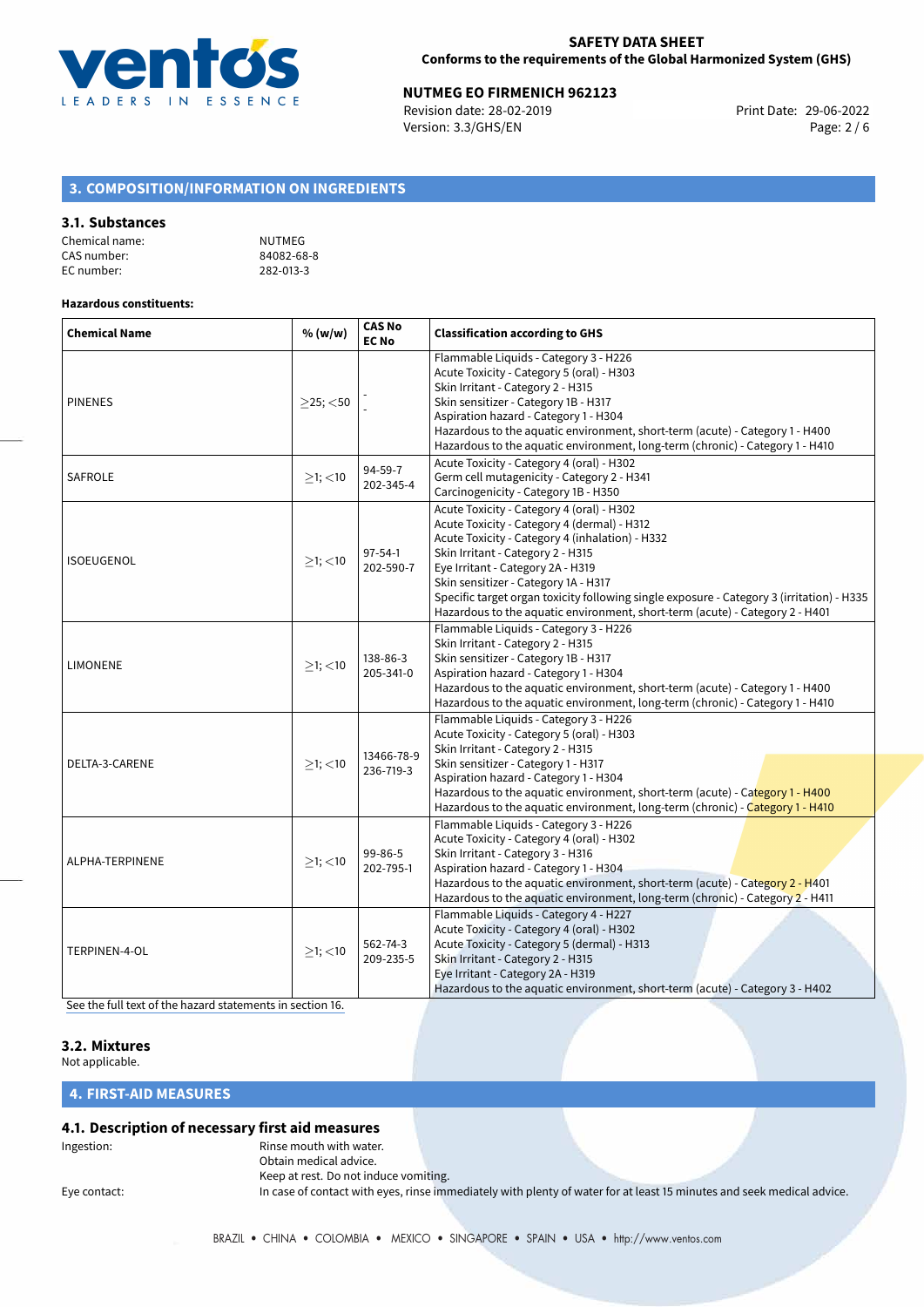

**SAFETY DATA SHEET Conforms to the requirements of the Global Harmonized System (GHS)**

# **NUTMEG EO FIRMENICH 962123**<br>
Revision date: 28-02-2019<br> **Print Date: 29-06-2022**

Revision date: 28-02-2019 Version: 3.3/GHS/EN Page: 3 / 6

| Inhalation:   | Remove person to fresh air and keep at rest.       |  |
|---------------|----------------------------------------------------|--|
|               | Seek immediate medical advice.                     |  |
| Skin contact: | Take off immediately all contaminated clothing.    |  |
|               | Thoroughly wash affected skin with soap and water. |  |
|               | Seek medical attention if symptoms persist.        |  |

## **4.2. Most important symptoms and effects, both acute and delayed**

No information available.

## **4.3. Indication of any immediate medical attention and special treatment needed**

No information available.

## **5. FIRE-FIGHTING MEASURES**

## **5.1. Extinguishing Media**

Water spray, carbon dioxide, dry chemical powder or appropriate foam. For safety reasons do not use full water jet.

## **5.2. Special hazards arising from the substance or mixture**

Known or Anticipated Hazardous Products of Combustion: Emits toxic fumes under fire conditions.

### **5.3. Advice for firefighters**

High temperatures can lead to high pressures inside closed containers. Avoid inhalation of vapors that are created. Use appropriate respiratory protection. Do not allow spillage of fire to be poured into drains or watercourses. Wear self-contained breathing apparatus and protective clothing.

## **6. ACCIDENTAL RELEASE MEASURES**

### **6.1. Personal precautions, protective equipment and emergency procedures**

Evacuate surronding areas. Ensure adequate ventilation. Keep unnecessary and unprotected personnel from entering. Do not breathe vapor/spray. Avoid contact with skin and eyes. Information regarding personal protective measures: see section 8.

#### **6.2. Environmental precautions**

To avoid possible contamination of the environment, do not discharge into any drains, surface waters or groundwaters.

#### **6.3. Methods and materials for containment and cleaning up**

Cover with an inert, inorganic, non-combustible absorbent material (e.g. dry-lime, sand, soda ash). Place in covered containers using non-sparking tools and transport outdoors. Avoid open flames or sources of ignition (e.g. pilot lights on gas hot water heater). Ventilate area and wash spill site after material pickup is complete.

### **6.4. Reference to other sections**

Information regarding exposure controls, personal protection and disposal considerations can be found in sections 8 and 13.

## **7. HANDLING AND STORAGE**

### **7.1. Precautions for safe handling**

Do not store or handle this material near food or drinking water. Do not smoke. Avoid contact with the eyes, skin and clothing. Wear protective clothing and use glasses. Observe the rules of safety and hygiene at work. Keep in the original container or an alternative made from a compatible material.

# **7.2. Conditions for safe storage, including any incompatibilities**

Store in tightly closed and preferably full containers in a cool, dry and ventilated area, protected from light. Keep away from sources of ignition (e.g. hot surfaces, sparks, flame and static discharges). Keep away from incompatible materials (see section 10).

## **7.3. Specific end use(s)**

No information available.

## **8. EXPOSURE CONTROLS AND PERSONAL PROTECTION**

# **8.1. Control parameters**

Components with occupational exposure limits: None known.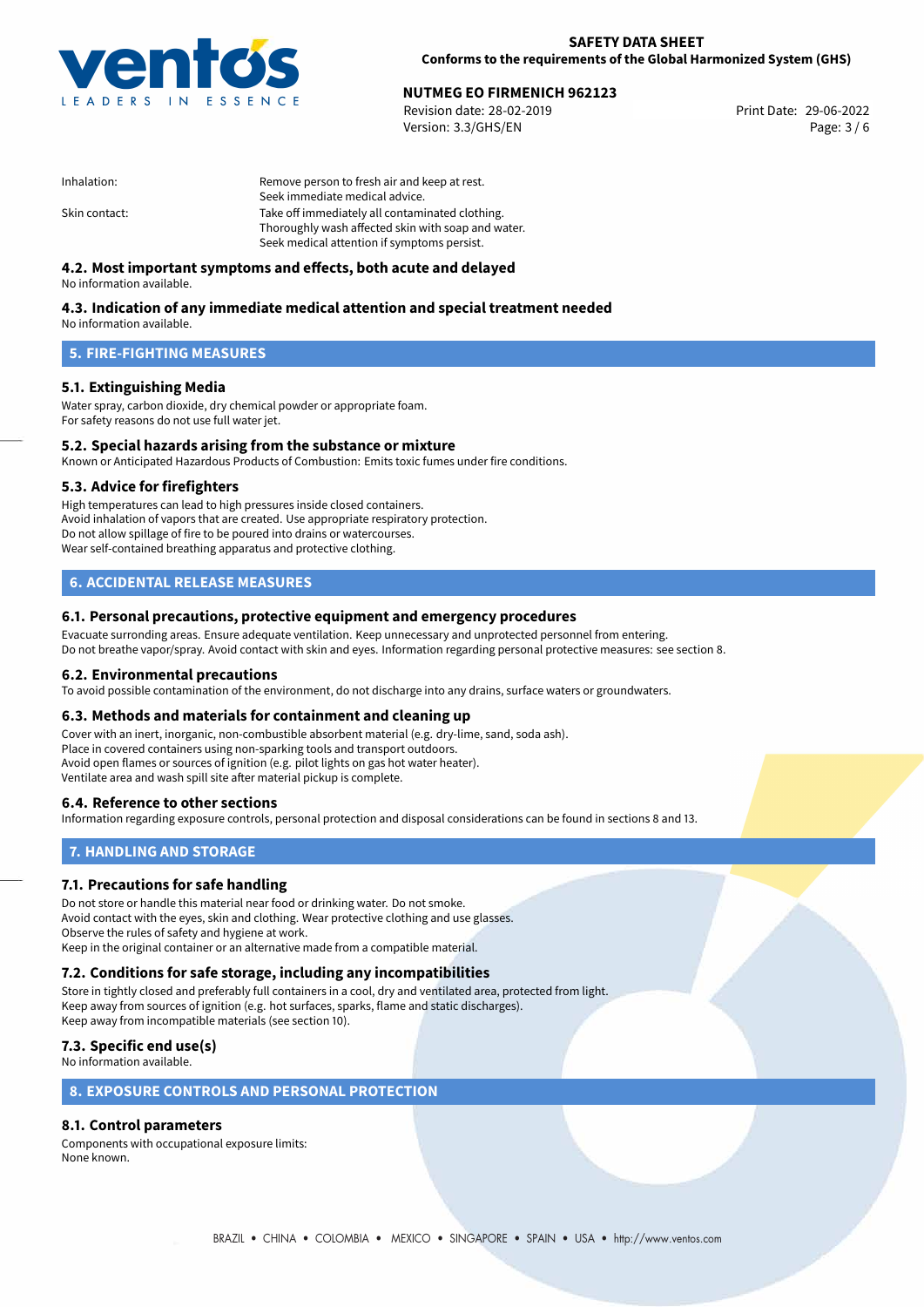

Revision date: 28-02-2019 Version: 3.3/GHS/EN Page: 4 / 6

## **8.2. Exposure controls**

Measures should be taken to prevent materials from being splashed into the body. Provide adequate ventilation, according to the conditions of use. Use a mechanical exhaust if required.

#### **8.3. Individual protection measures, such as personal protective equipment**

| Eye/Face protection:             | Chemical safety goggles are recommended. Wash contaminated goggles before reuse.                                                            |
|----------------------------------|---------------------------------------------------------------------------------------------------------------------------------------------|
| Hand Protection:                 | Chemical-resistant gloves are recommended. Wash contaminated gloves before reuse.                                                           |
| Body protection:                 | Personal protective equipment for the body should be selected based on the task being performed and the risks<br>involved.                  |
| Respiratory Protection:          | In case of insufficient ventilation, use suitable respiratory equipment.                                                                    |
| Environmental exposure controls: | Emissions from ventilation or process equipment should be checked to ensure they comply with environmental<br>protection legislation.       |
|                                  | In some cases, filters or engineering modifications to the process equipment will be necessary to reduce emissions to<br>acceptable levels. |
|                                  |                                                                                                                                             |

## **9. PHYSICAL AND CHEMICAL PROPERTIES**

## **9.1. Information on basic physical and chemical properties**

| Appearance:                            | Liguid                      |
|----------------------------------------|-----------------------------|
| Colour:                                | Conforms to standard        |
| Odour:                                 | Conforms to standard        |
| Odour theshold:                        | Not determined              |
| pH:                                    | Not determined              |
| Melting point/freezing point:          | Not determined              |
| Boling point/boiling range:            | Not determined              |
| Flash point:                           | 48 °C                       |
| Evaporation rate:                      | Not determined              |
| Flammability:                          | Not determined              |
| Lower flammability/Explosive limit:    | Not determined              |
| Upper flammability/Explosive limit:    | Not determined              |
| Vapour pressure:                       | Not determined              |
| Vapour Density:                        | Not determined              |
| Density:                               | $0,866 - 0,929$ g/mL (20°C) |
| Relative density:                      | $0,866 - 0,929$ (20°C)      |
| Water solubility:                      | <b>INSOLUBLE IN WATER</b>   |
| Solubility in other solvents:          | SOLUBLE IN ETHANOL          |
| Partition coefficient n-octanol/water: | Not determined              |
| Auto-ignition temperature:             | Not determined              |
| Decomposition temperature:             | Not determined              |
| Viscosity, dynamic:                    | Not determined              |
| Viscosity, kinematic:                  | Not determined              |
| Explosive properties:                  | Not determined              |
| Oxidising properties:                  | Not determined              |

## **10. STABILITY AND REACTIVITY**

#### **10.1. Reactivity**

No hazardous reactions if stored and handled as prescribed/indicated.

## **10.2. Chemical stability**

The product is stable if stored and handled as prescribed/indicated.

#### **10.3. Possibility of hazardous reactions**

No hazardous reactions if stored and handled as prescribed/indicated.

#### **10.4. Conditions to Avoid**

Conditions to Avoid: Excessive heat, flame or other ignition sources.

#### **10.5. Incompatible materials**

Avoid contact with strong acids and bases and oxidizing agents.

## **10.6. Hazardous decomposition products**

During combustion may form carbon monoxide and unidentified organic compounds.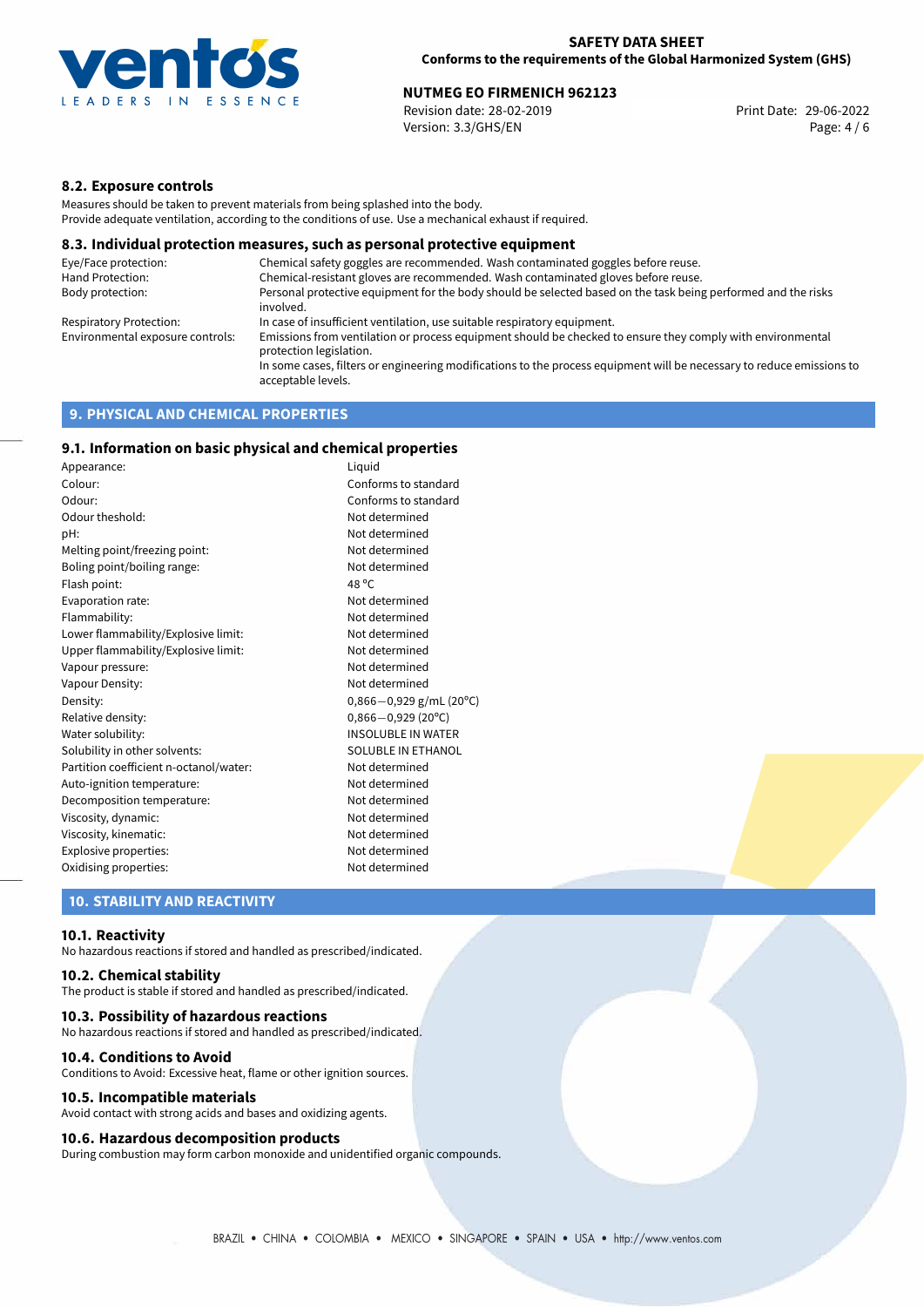

Revision date: 28-02-2019 Version: 3.3/GHS/EN Page: 5 / 6

## **11. TOXICOLOGICAL INFORMATION**

| Acute toxicity                    | Based on the data available, the criteria for classification are not met. |
|-----------------------------------|---------------------------------------------------------------------------|
| Skin corrosion/irritation         | Based on the data available, the criteria for classification are not met. |
| Serious eye damage/irritation     | Based on the data available, the criteria for classification are not met. |
| Respiratory or skin sensitisation | May cause an allergic skin reaction.                                      |
| Germ cell mutagenicity            | Suspected of causing genetic defects.                                     |
| Carcinogenicity                   | May cause cancer.                                                         |
| Reproductive toxicity             | Based on the data available, the criteria for classification are not met. |
| <b>STOT-single exposure</b>       | Based on the data available, the criteria for classification are not met. |
| <b>STOT-repeated exposure</b>     | Based on the data available, the criteria for classification are not met. |
| <b>Aspiration hazard</b>          | May be fatal if swallowed and enters airways.                             |

## **12. ECOLOGICAL INFORMATION**

#### **12.1. Toxicity**

**Assessment:** Very toxic to aquatic life with long lasting effects. **Experimental/calculated data:** No information available.

# **12.2. Degradability**

No information available.

#### **12.3. Bioaccumulative potential**

No information available.

#### **12.4. Soil mobility**

No information available.

# **12.5. Other adverse effects**

See also sections 6, 7, 13 and 15 Do not allow to get into waste water or waterways.

#### **13. DISPOSAL CONSIDERATIONS**

#### **13.1. Waste treatment methods**

Dispose of in accordance with national and local environmental regulations.

## **14. TRANSPORT INFORMATION**

|                                  | <b>ADR/RID/ADN</b>         | <b>IMDG</b>                             | <b>IATA-ICAO</b>           |
|----------------------------------|----------------------------|-----------------------------------------|----------------------------|
| 14.1. UN Number                  | <b>UN1169</b>              | <b>UN1169</b>                           | <b>UN1169</b>              |
| 14.2. UN Proper Shipping Name    | EXTRACTS, AROMATIC, LIQUID | EXTRACTS, AROMATIC, LIQUID<br>(PINENES) | EXTRACTS, AROMATIC, LIQUID |
| 14.3. Transport Hazard Class(es) |                            |                                         |                            |
| 14.4. Packing Group              | $\mathbf{III}$             | Ш                                       | $\mathbf{III}$             |
| 14.5. Environmental hazards      | Yes                        | Yes                                     | Yes                        |
| <b>Additional information</b>    |                            |                                         |                            |

#### **14.6 Special precautions for user**

None known

**14.7. Transport in bulk according to Annex II of MARPOL 73/78 and the IBC Code** No information available

**15. REGULATORY INFORMATION**

# **15.1. Safety, health and environmental regulations/legislation specific for the substance or mixture**

No information available

#### <span id="page-4-0"></span>**16. OTHER INFORMATION**

**Full text of the R-phrases, hazard statements and precautionary statements mentioned in section 3:** H226 – Flammable liquid and vapour.